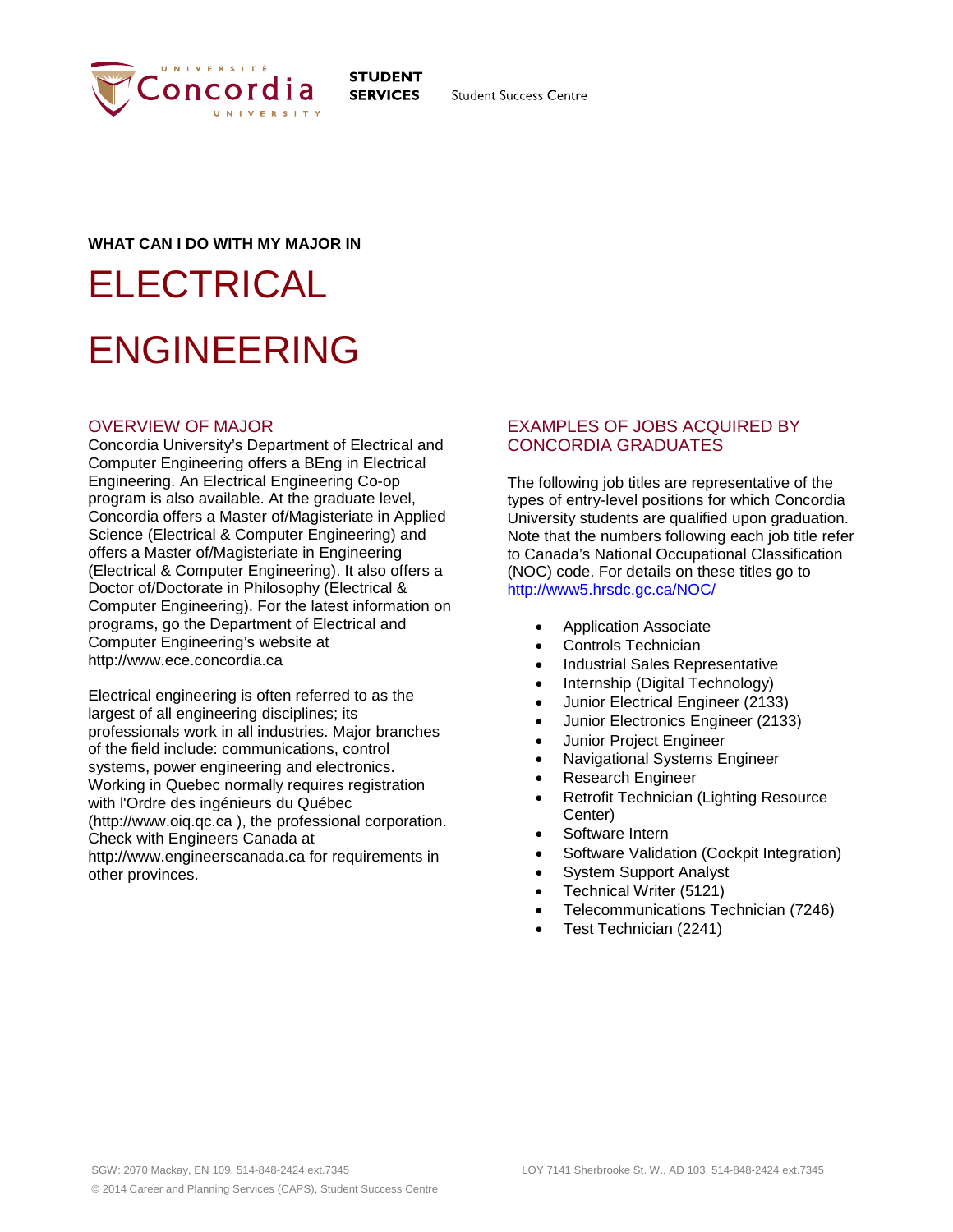# CELEBRATED ELECTRICAL ENGINEERS

**William Hewlett.** Co-Founder of Hewlett-Packard.

**Marc Garneau.** Canadian Astronaut.

**Arthur Nielsen.** Nielsen Ratings Developer.

**Alexander Graham Bell.** Bell Telephone Company.

**Reginald A. Fessenden.** Canadian. Wireless

Communication.

**Elizabeth Muriel Gregory.** Canadian. Production of

Hawker Hurricane Fighter Aircraft

# MORE JOB TITLES

Most electrical engineers work as electrical and electronics engineers. Many move into supervisory positions after attaining experience in the field. There are more than 30 divisions of electrical engineering. The titles below are not meant to be exhaustive but are representative of fields which electrical engineers pursue. Keep in mind that some occupations require further education (e.g., a higher degree, second degree, diploma). Note that the numbers following each job title refer to Canada's National Occupational Classification (NOC) code. For details on these titles go to <http://www5.hrsdc.gc.ca/NOC/>

- Aeronautical Engineer (2146)
- Aerospace Engineer (2146)
- Air Force, Army and Navy Officer
- Astronautical Engineer
- Avionics Technician (2244)
- Circuit Designer
- Communications Engineer
- Computer Engineer (2147)
- Computer Programmer (2174)
- Control Systems Engineer (2133)
- Design Engineer (2133)
- Distribution Planning
- Engineer (2133)
- Electrical Engineer (2133)
- Electrical Network Engineer (2133)
- Electrical Systems Engineer
- Electrician (7241)
- Electronics Engineer (2133)
- Hardware Development
- Engineer (2147)
- Instrumentation and Control
- Engineer (2133)
- Manager (0211)
- Network Engineer
- Planning Engineer Electrical Systems (2133)
- Power Plant Manager
- Process Control Engineer (2133)
- Professor (4121)
- Program Manager
- Project Engineer
- Public Utility Consultant
- Quality Assurance Engineer (2141)
- Research Engineer
- Roadway Lighting Design Engineer (2133)
- Robotics Engineer (2132)
- Sales Occupations
- **Strategic Planning Consultant**
- Supervising Engineer
- Systems Engineer (2141)
- **Technician**
- Television Systems Engineer (2133)

# POTENTIAL WORK SETTINGS

Electrical engineers work in all industries, mostly in the private, for-profit sector. Key among these are communications, power generation, computers, semiconductors, government, aerospace, bioengineering, manufacturing, education and research, service industry and transportation. Many electrical engineers are also self employed. To research specific employers, there are many resources available in such locations as the Career Resource Centre, the Webster Library, Vanier Library and the Internet.

- Aerospace Parts Manufacturing
- **Aviation**
- Canadian Forces
- Chemical Manufacturing
- Communications Companies
- Computer Systems Design and Services
- **Construction**
- Consulting Firms
- **Corporations**
- **Education**
- **Electrical Utilities**
- Electrical and Electronic Equipment **Manufacturers**
- Government at All Levels
- Healthcare
- Insurance
- Internet Services
- Machinery Manufacturing
- Manufacturing Industries
- Mining
- Motor Vehicle Parts Manufacturing
- Oil and Gas
- Scientific Research
- Software Publishing
- Steel Manufacturing
- **Telecommunications**
- Transportation Industries
- Universities and Colleges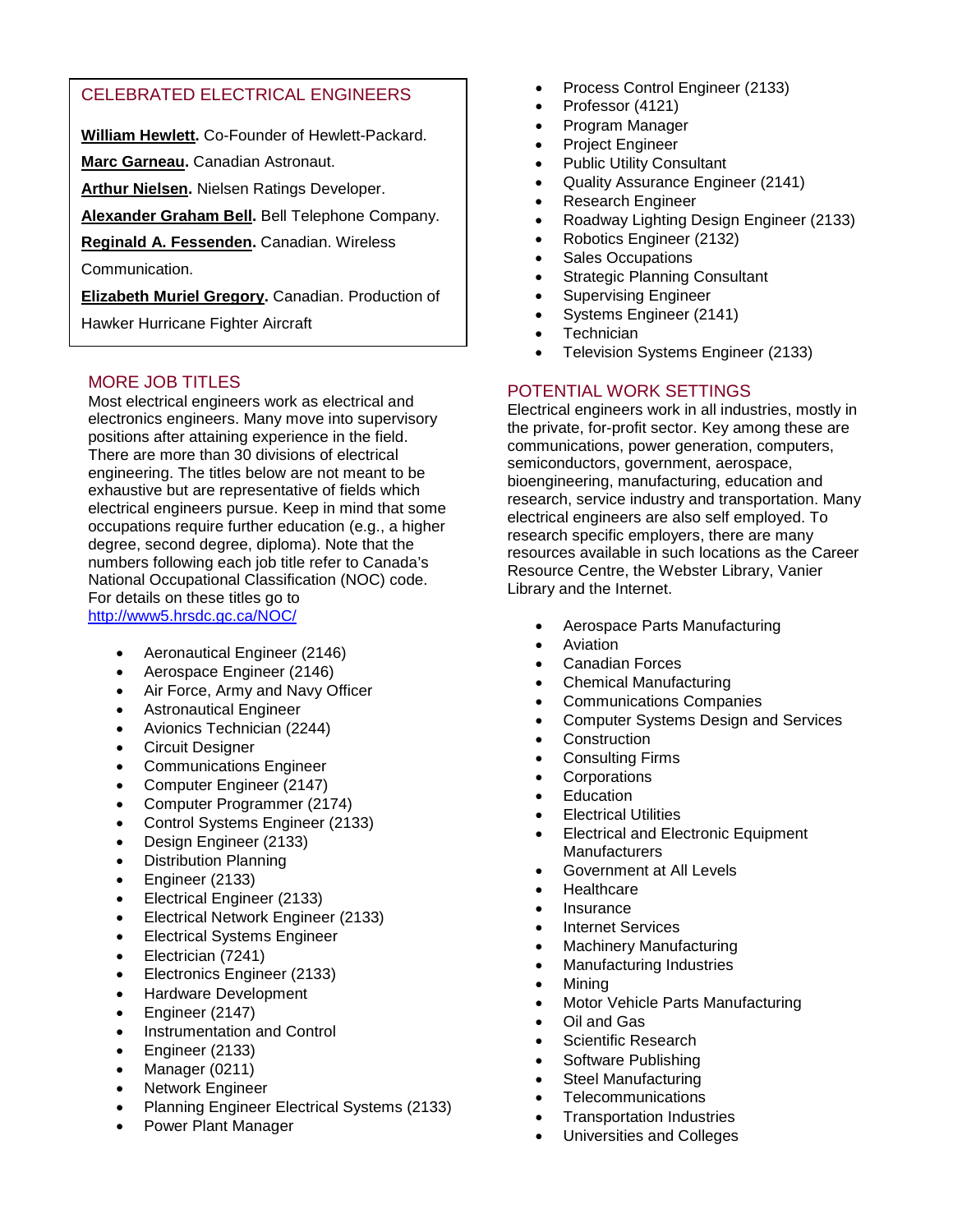# SKILLS AND CHARACTERISTICS

Electrical engineers must have a good background in math and science. They need technical and mechanical skills for the practical application of theoretical concepts. In addition, students will find the following skills, interests, values and other characteristics valuable for succeeding in the field.

- Interpretation of Qualitative and Quantitative Data
- Accuracy/Attention to Detail
- Communication skills (Written and Oral)
- Complex Problem Solving and Decision Making
- Computer Proficiency
- Conscientiousness
- Creativity and Inventiveness
- Critical Thinking
- Decision-Making
- Good Judgment/Logical
- Independence
- Interpersonal Skills
- **Keen Observation**
- Knowledge of Technology
- Knowledge of Physics
- Knowledge of Systems Interconnectedness
- Supervisory Skills
- Management of Material Resources
- **Negotiation**
- Patience
- Project Management Skills
- Organizational Skills
- **Research Skills**
- Resource Allocation
- Systems Analysis
- **Teaching Skills**
- Technology Design
- Time Management

# PROFESSIONAL ASSOCIATION AND OTHER LINKS

Making wise career decisions requires exploring your field. A multitude of Internet sites and other resources will help you do this to the best of your ability. Professional association sites, in particular, are very useful for their career descriptions and job hunting tips. Moreover, these authoritative sites frequently provide links to Internet sites which announce job openings and list potential employers. A few recommended sites are included below.

# **CANADIAN**

#### **Engineering Institute of Canada**  [htp://www.eic-ici.ca/](http://www.eic-ici.ca/)

Prvides information on continuing education and professional development opportunities. Also offers registration with a job board allowing you to search job openings across Canada.

# **Engineers Canada**

#### [http://www.engineerscanada.ca](http://www.engineerscanada.ca/)

The International Engineering Graduates section is aimed at international students and provides much of interest. Women in Engineering includes many links to Internet sites of value to women. Click on Site map at the bottom of screen to get started.

## **IEEE Canada**

#### [http://www.ieee.ca](http://www.ieee.ca/)

Besides its technical journal, the Canadian division of this worldwide organization offers a general interest magazine, electronic newsletter, annual conference, financial aid and web services. Concordia University's branch of IEEE Canada offers a chance for students to develop leadership skills.

## **Ordre des ingénieurs du Québec**

## [http://www.oiq.qc.ca](http://www.oiq.qc.ca/)

Click Student for information on the benefits of a student membership in Quebec's professional engineering corporation. Membership in such professional associations is a great way to make contacts, uncover jobs and advance your career.

**INTERNATIONAL IEEE** 

## [http://www.ieee.org](http://www.ieee.org/)

One of the largest professional organizations for electrical engineers. Click on Education & Careers and explore, among other things, the IEEE Student Job Site.

## **National Society of Professional Engineers**  <http://www.nspe.org/>

Try Career Center for the following sections: Job Board, Salary Info, Mentoring Programs and Resume Services.